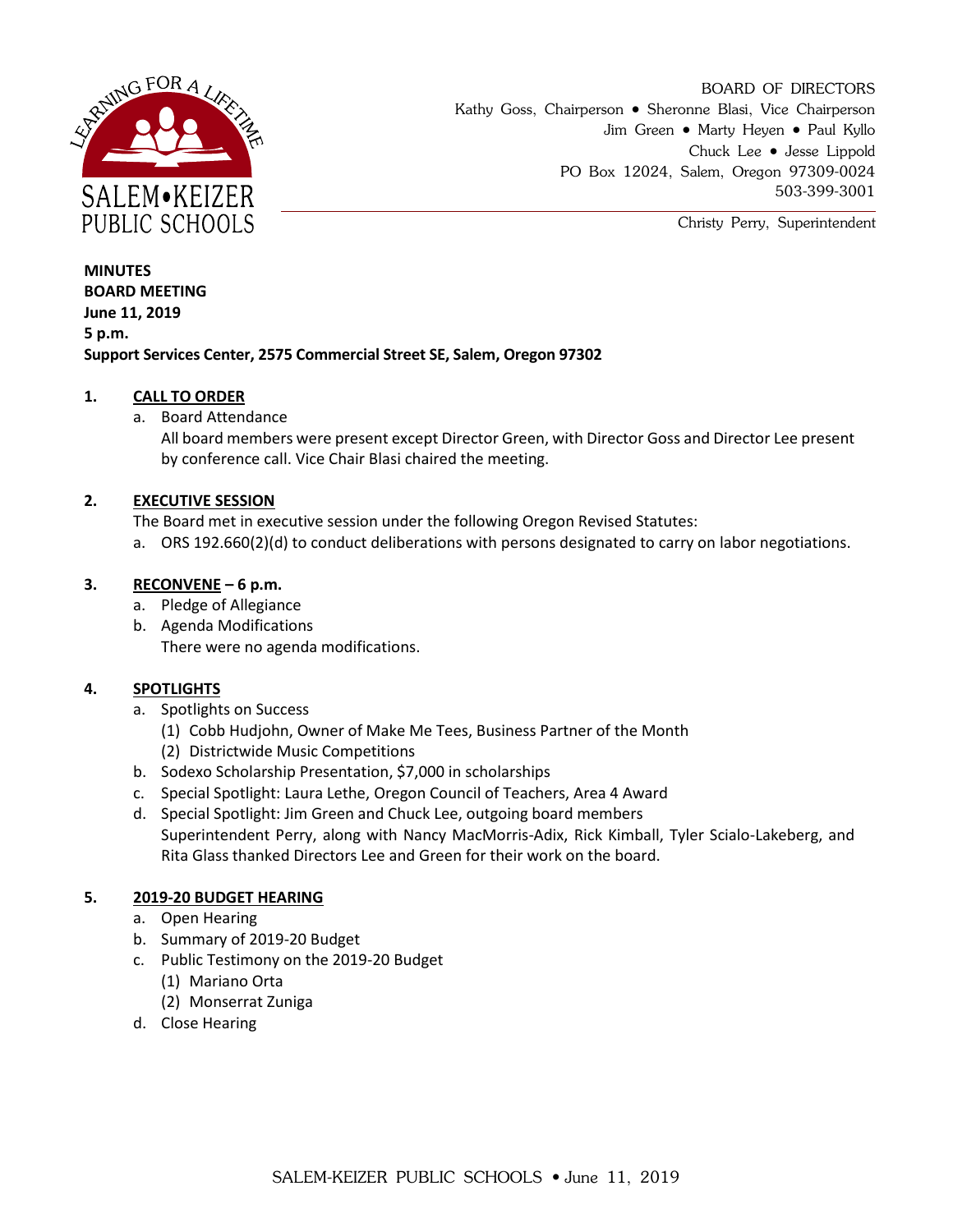# **6. PUBLIC COMMENT**

- a. Public Comment Agenda Items Only
	- (1) Rita Glass, item 7.a
	- (2) Laura Danner, item 7.a
	- (3) Jordan Danner, item 7.a
	- (4) Benjamin Reyes, item 7.a
	- (5) Daniel Rollings, item 7.a
	- (6) Cara Leeann Tricarico, item 7.a
	- (7) Eric Howald, item 7.a
	- (8) Yadira Juarez, item 7.h
	- (9) Javier Quiroz, item 7.h

# **7. ACTION ITEMS**

a. Approve the LGBTQ Pride Month Proclamation

Acting Chair Blasi read the LGBTQ Pride Month Proclamation. Director Kyllo moved, and Director Lippold seconded to approve the LGBTQ Month Proclamation. The motion passed unanimously. A copy of the proclamation was presented to the McNary Gay-Straight Alliance and Salem Chapter of PFLAG.

b. Adopt Resolution No. 201819-9: Authorizing Agreement of Request from the City of Salem to the Salem-Keizer School District Taxing District

Superintendent Perry presented a brief overview of the item. Director Heyen moved and Director Lee seconded to adopt Resolution No. 201819-9: Authorizing Agreement of Request from the City of Salem to the Salem-Keizer School District Taxing District. The item was discussed. The motion passed four to two, with Directors Kyllo and Lippold opposed.

c. Adopt Resolution No. 201819-10: Support of Continuum of Care for Mid-Willamette Region

Director Lippold read the resolution. Director Lippold moved and Director Kyllo seconded to adopt Resolution No. 201819-10: Support of Continuum of Care for Mid-Willamette Region. The motion passed unanimously.

d. Approve property transaction with the City of Keizer and grant signature authority for completing the transaction

Director Kyllo moved and Director Heyen seconded to approve the property transaction with the City of Keizer and grant signature authority for completing the transaction. The motion passed unanimously.

e. Adopt Resolution No. 201819-11: Adoption and Appropriation of the 2019-20 Budget Including Resolution to Close Bond Capital Projects Fund and Resolution to Impose and Categorize Taxes for Fiscal Year 2019-20

Director Lippold moved and Director Lee seconded to adopt Resolution No. 201819-11B: Adoption and Appropriation of the 2019-20 Budget Including Resolution to close Bond Capital Projects Fund and Resolution to Impose and Categorize Taxes for Fiscal Year 2019-20. Board members spoke to the item. The motion passed five to one, with Director Kyllo opposed.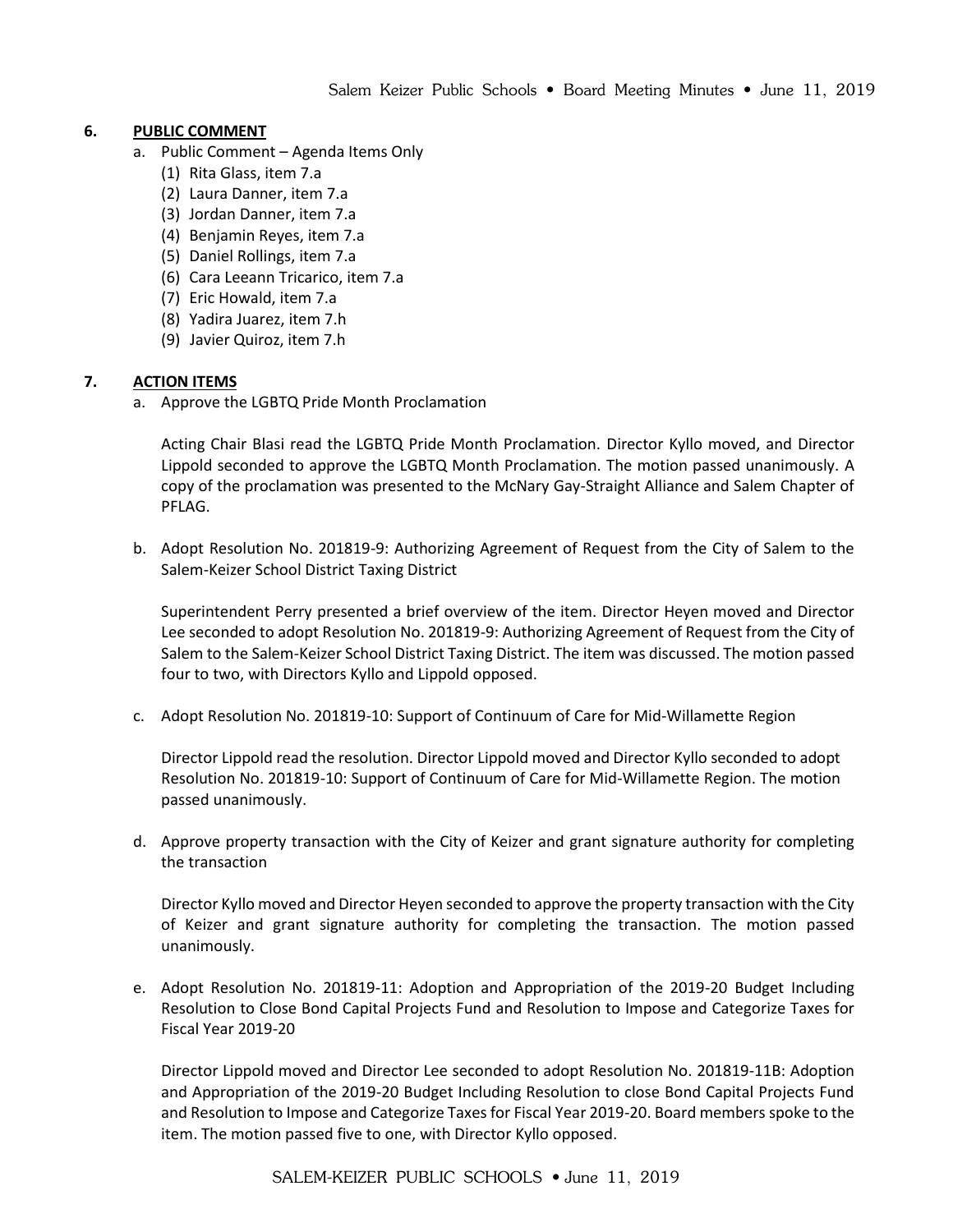f. Delegate authority to superintendent or designee to complete property transactions to support timely delivery of the 2018 bond program

Director Kyllo moved and Director Lippold seconded to delegate authority to the superintendent or the superintendent's designee to complete property transactions to support timely delivery of the 2018 bond program. The motion passed unanimously.

g. Approve May 21, 2019, School Board Election Results for Marion/Polk Counties

Director Lippold moved and Director Heyen seconded to approve the May 21, 2019, election results for three school board member seats. The motion passed unanimously.

h. Employment Contracts – Assistant Superintendents

Superintendent Perry provided background on determining the assistant superintendent positions. Director Lippold moved and Director Heyen seconded to approve the assistant superintendent contracts for Linda Myers and Kraig Sproles. Board members made comments to the item. The motion passed five to one, with Director Kyllo opposed.

## **8. CONSENT CALENDAR**

- a. Acceptance of Grants
- b. Personnel Actions
- c. Annual Resolution Nos. 201819-12, 201819-13, 201819-14, 201819-15, 201819-16 and 201819-17 Granting Fiscal Authority for 2019-20 Fiscal Year

Director Lippold moved and Director Heyen moved to adopt the consent calendar. The motion passed unanimously.

#### **9. READINGS**

a. None

#### **10. REPORTS**

a. Executive Limitation 11: Academic Program

Superintendent Perry highlighted a few items in the report, including ReadyGen, Ready Math, elementary science, secondary social studies, CTEC, attendance initiative, and key performance indicators. The board asked clarifying questions, which Superintendent Perry and staff addressed.

b. Executive Limitation 12: Legally Required Policies

Superintendent Perry briefly reviewed the report, noting policies that have been significantly changed or updated. She noted this is a legacy policy from prior to Policy Governance, and she will bring it before the board possibly during the summer work session to consider some changes. She also provided an update on a pending EL item regarding an updated actuarial report.

c. Graduation Report

Lillian Govus, director of community relations and communications, provided the annual graduation report, noting details for high schools and programs around number of graduates, scholarships earned, Seals of Biliteracy, AVID graduates, and graduation rates for Black/African American and Pacific Islander students, African American/Black and Native/Pacific Islander students. She also shared a video and story about student KJ Kovac.